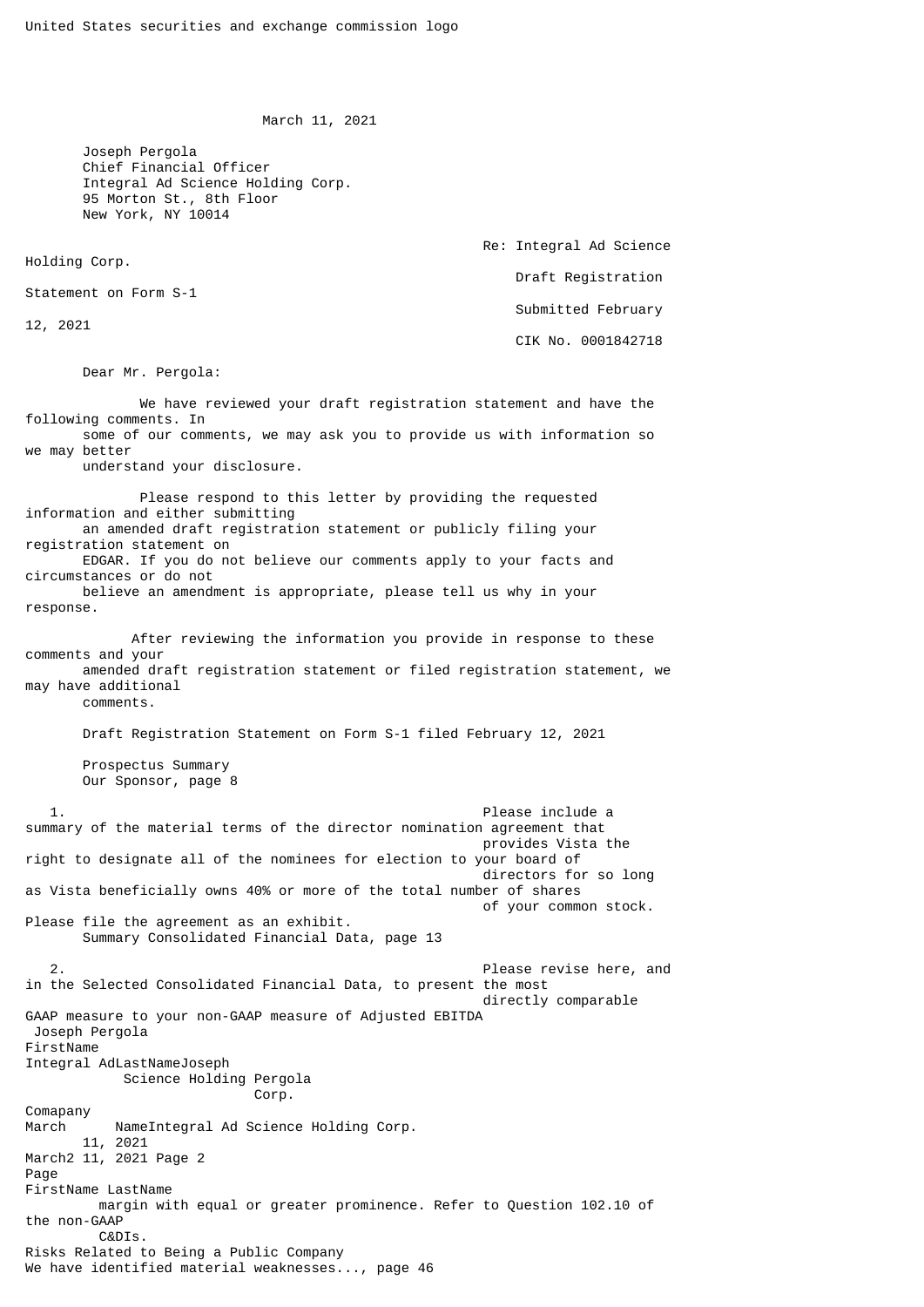3. Please revise to clarify what remains to be completed in your remediation plan, if anything. Also, if the material weakness has not been fully remediated, revise to disclose your estimate of how long it will take to complete your plan and disclose any material costs you have, or expect to be, incurred. We are an "emerging growth company" and we expect to elect to comply..., page 47 4. Please revise to state that because of your election to take advantage of the extended transition provisions for complying with new or revised accounting standards, your financial statements may not be comparable to companies that comply with public company effective dates. Management s Discussion and Analysis of Financial Condition and Results of Operations, page 73 5. Please disclose the basis for your claim that you are a leading digital advertising verification company. Please clarify whether the basis for your leadership is supported by quantitative criteria such as market share by revenues or similar measures. Key Factors Affecting Our Performance, page 75 6. Please revise to disclose your customer churn for your top 100 customers for all periods presented. Also, disclose the percentage of revenue generated from these customers and to the extent such customers do not account for a significant majority of your revenue, revise to also provide churn for your remaining customer base. Key Business Metrics, page 77 7. Please revise the net revenue retention disclosures to provide the percentage of revenue generated by your large customers for each period presented. Also, disclose the net revenue retention rate for your other customers to provide context to this disclosure or tell us how you concluded such disclosure was not necessary. In this regard, we note that increasing sales to your existing customer base is a key factor affecting your performance. Refer to Release No. 33-10751. 8. Please clarify your reference to total "net revenue" in the calculation of average revenue per large customer. Specifically address whether such amount represents GAAP revenue or explain. 9. You disclose that acquiring new customers, increasing market share and expanding Joseph Pergola FirstName Integral AdLastNameJoseph Science Holding Pergola Corp. Comapany March NameIntegral Ad Science Holding Corp. 11, 2021 March3 11, 2021 Page 3 Page FirstName LastName operations internationally are key factors affecting your performance. Please tell us any metrics or other information you use to evaluate your success in these areas and how you considered the need to disclose such information. Refer to Release No. 33-10751. Results of Operations, page 81 10. To better illustrate the impact of pricing and volume changes on your revenue, please revise to provide the total number of impressions delivered during the reported periods,

the average cost per impression or percentage changes in each. Also,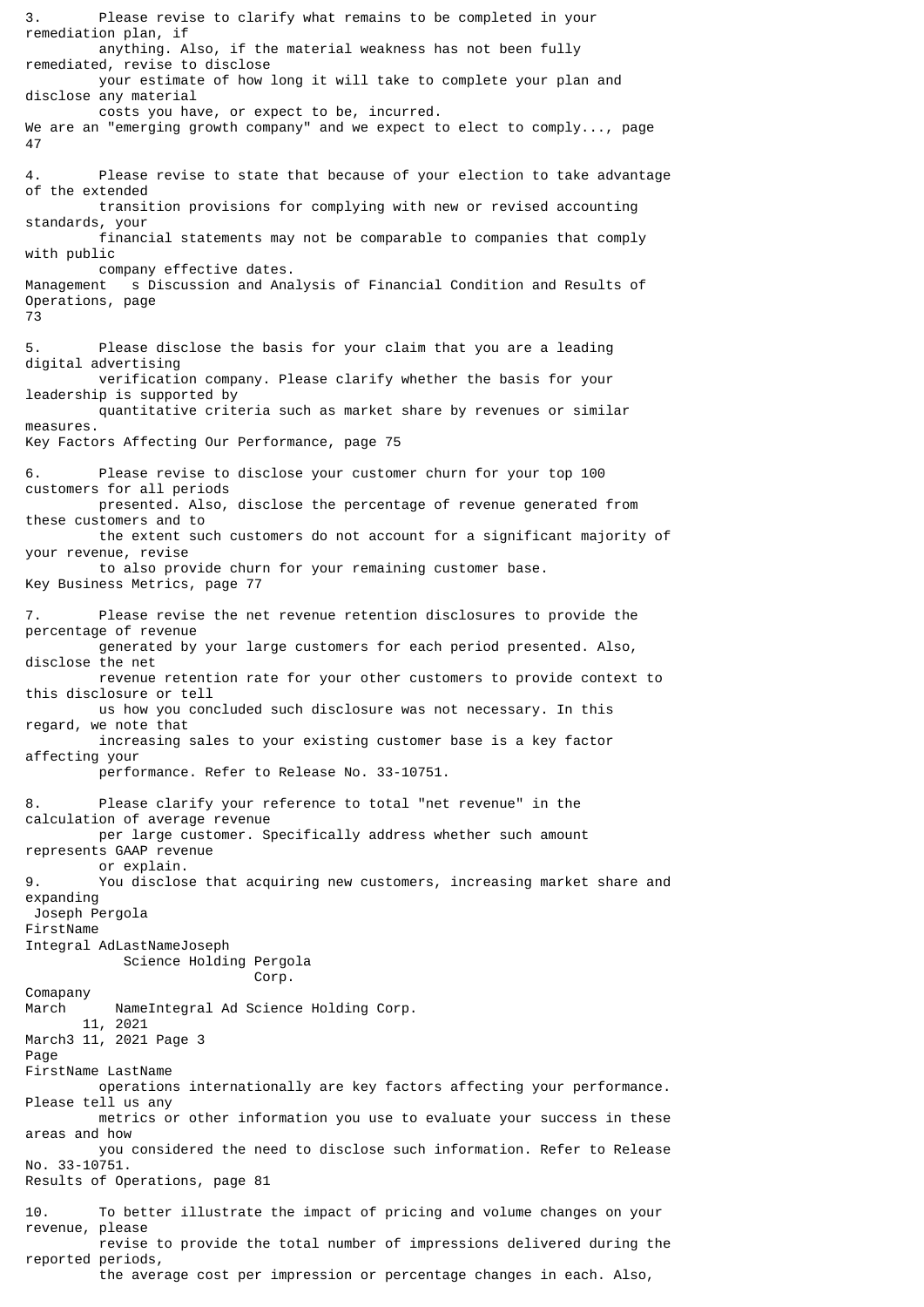the reasons underlying changes in these factors during the reported periods. Refer to section III.B.4 of Release No. 33-8350. 11. Please quantify the impact of each material factor you discuss to provide readers with better insight into the underlying reasons for the changes in your results between reported periods. Where a material change is attributable to two or more factors, including any offsetting factors, please provide quantification of the contribution of each identified factor. Refer to Item 303(a)(3) of Regulation S-K and Section III.D of SEC Release No. 33-6835. Critical Accounting Policies, page 85 12. To provide an indication of the level of judgment present in your revenue policies, please revise to disclose the percentage of revenue generated from usage-based contracts with no substantive minimum commitments.<br>13 Dease tell us why you have not Please tell us why you have not included a discussion of the judgments involved in determining the value of your units for calculating equity based compensation. Refer to Section V of SEC Release No. 33-8350. Management, page 104 14. Please list the names and ages of the company s directors and/or director nominees, as well as the positions and offices held by such persons. Refer to Item 401 of Regulation S- K. Principal Shareholders, page 119 15. Please disclose the natural person or persons who exercise the voting and/or dispositive powers with respect to the securities owned by Atlas Venture Fund VIII, L.P. Consolidated Financial Statements Note 2. Summary of significant accounting policies (n)\_Revenue Recognition, page F-11 16. Please disclose how often you invoice customers and when payment is typically due. Please also clarify whether you provide a right of refund to your customers. Refer to ASC 606-10-50-12. Joseph Pergola Integral Ad Science Holding Corp. March 11, 2021 Page 4 Note 12. Equity-based compensation, page F-24 17. Please disclose the nature of the liquidity and exit event vesting provisions for the Long- Term Incentive Payment (LTIP) and Return Target Option awards. Also, describe for us the equity return multiple and unitholder return threshold criteria that must be met in order for these awards to vest. Clarify how many of your options and LTIPs would be vested if such provisions were met along with the related compensation cost that would be recognized. Lastly, tell us your consideration to include any expense incurred upon effectiveness of the IPO for these awards in your pro forma earnings per share and balance sheet disclosures in the forepart of the filing. 18. Please disclose the fair value of the underlying units (or a range of values) for each period presented as this appears to be a significant assumption used in determining the grant date fair value of your LTIP and option awards. Refer to ASC 718-10-50-2(f)(2). 19. Please provide us with a breakdown of all equity-based compensation awards granted during the year ended December 31, 2020 and to date in fiscal 2021, and include the fair value of the underlying units at the date of such grants. To the

if material, disclose